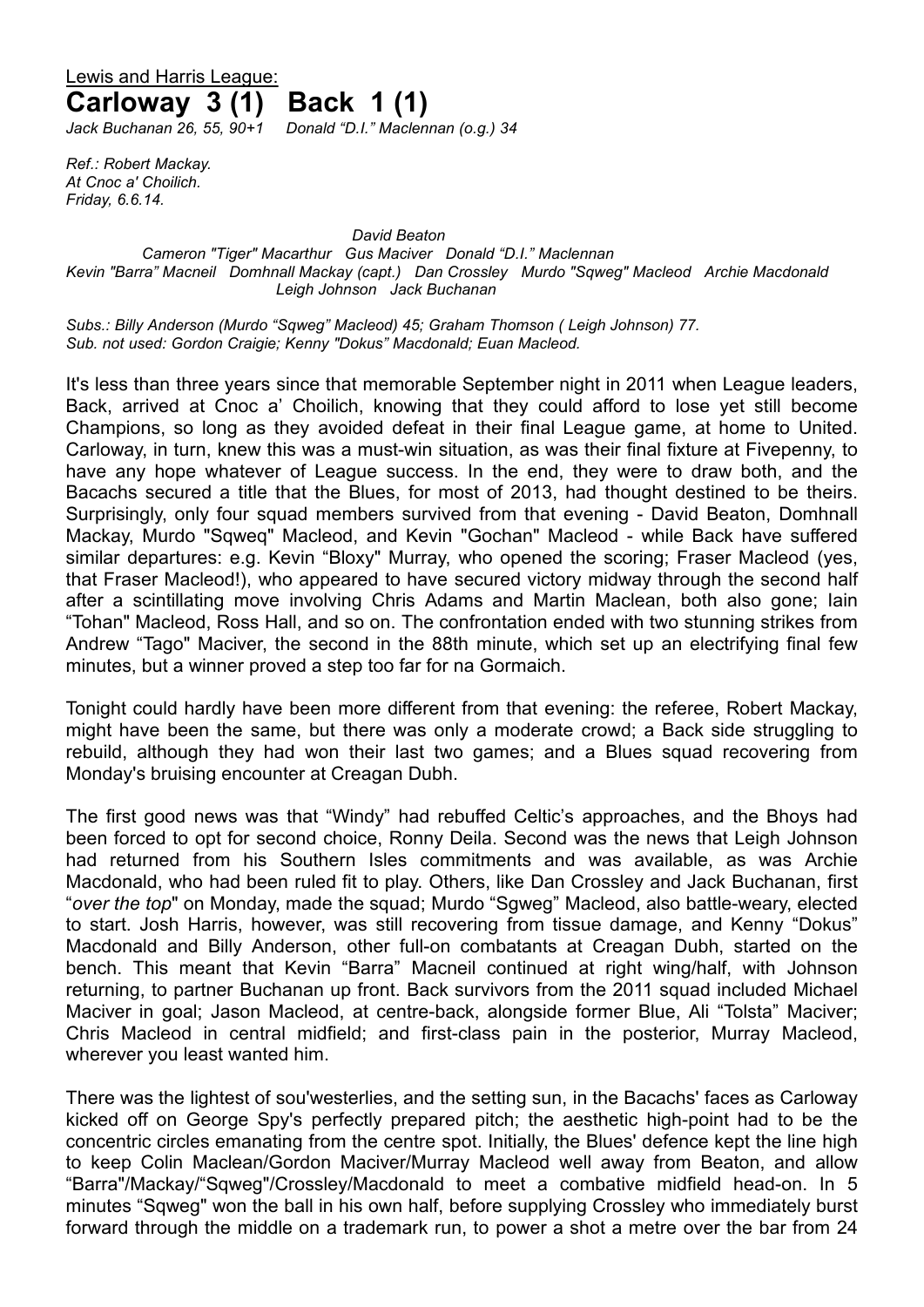metres. A minute later a Crossley free-kick, 20 metres out by the left edge of the box, cleared the bar by two metres.

Despite edging possession and territory, the Blues' midfield were struggling to coordinate concerted moves forward, frustrated by a strong-tackling Back, eager to supply a dangerous front trio. In 16 minutes, a tussle between Crossley and Colin Maclean in the centre circle led to the Bacach breaking forward at speed between Maciver and "Tiger" and into the right side of the box, but Maciver recovered admirably to mark him wide and Maclean, unfortunately, overran the ball past on the right. A minute later Gus and Gordon Maciver got into a fankle, 10 metres inside the Carloway half, which ended with the latter sprinting clear to send a screamer high over from 24 metres.

As the pace faltered and a midfield stalemate developed, the chance-lite contest was suddenly illuminated by a movement of individual brilliance. On 26 minutes Crossley and "Sqweg" combined in the centre circle to send "Barra" free behind Stuart Smith on the right. Out on the touch-line, 16 metres from the bye-line, "Barra" sent an inviting high cross into the central area, where it ricocheted once, then was headed clear by Jason Macleod. An arriving Buchanan waited for it to drop, then from 18 metres sent a crashing right-foot volley, waist-high, just inside Michael Maciver's right-hand post (**1-0**). A goal in a million! Where was POD when you needed him?

Naturally, this enlivened na Gormaich, and for a while the pace ratcheted up. In 28 minutes, more "Sqweg" skill in the centre circle delivered another exquisite diagonal between stopper and back to "Barra" speeding down towards the right side of the box. This time he unleashed a low cross from 20 metres behind a rapidly retreating back-line, for Buchanan to outpace Macleod and "Tolsta" by the near post, 14 metres out, but his first-time connect whizzed at Mach speed just over the bar.

In 32 minutes it was Murray Macleod's turn to deliver a perfect breaker from the left halfway line behind "Barra" and wide of "Tiger", to force a corner on the left. Macleod then sent in a perfect in-swinging corner just inside the far post, which forced "D.I." to leap high to head clear to his left off the line. Moments later another Macleod corner, this time from the right, dropped plumb in the centre of the Carloway box, 8 metres out, where a massed clump of players scrambled to connect, the ball appearing to glance off the goal-line hero of two minutes before and behind Beaton (**1-1**). At least, he got the blame for it!

With equality, the pace slackened again, the midfield stalemate returned, and the chances evaporated, as the game trundled uneventfully towards half-time. There was no shortage of skill on display - from Crossley, Buchanan, "Sqweg", Murray Macleod, Gordon Maciver, especially - and application from defences and Mackay, Johnson, "Barra" and Macdonald, but an overall shape was absent and play disjointed.

## **Half-time: Carloway 1 Back 1**

The problem seemed to be how to energize na Gormaich. Had Monday night been so debilitating? Were they already thinking of HAC R3? At times, the Blues had looked jaded, concealed by the fact they faced opponents who lacked concerted strike-power, despite the best efforts of Gordon Maciver and Murray Macleod. Also, the match fitness of certain participants was debatable. "Windy" bit the bullet: "Sqweg" was rested; Billy Anderson took over. Immediately, it seemed like a master stroke.

On 49 minutes a Johnson corner broke out to "D.I.", just outside the centre of the box. He drove it back in for Anderson to reflex-hook a right-footer up and over from 10 metres. Two minutes later a driving Mackay run took him from just inside the Blues' half on the right, 15 metres into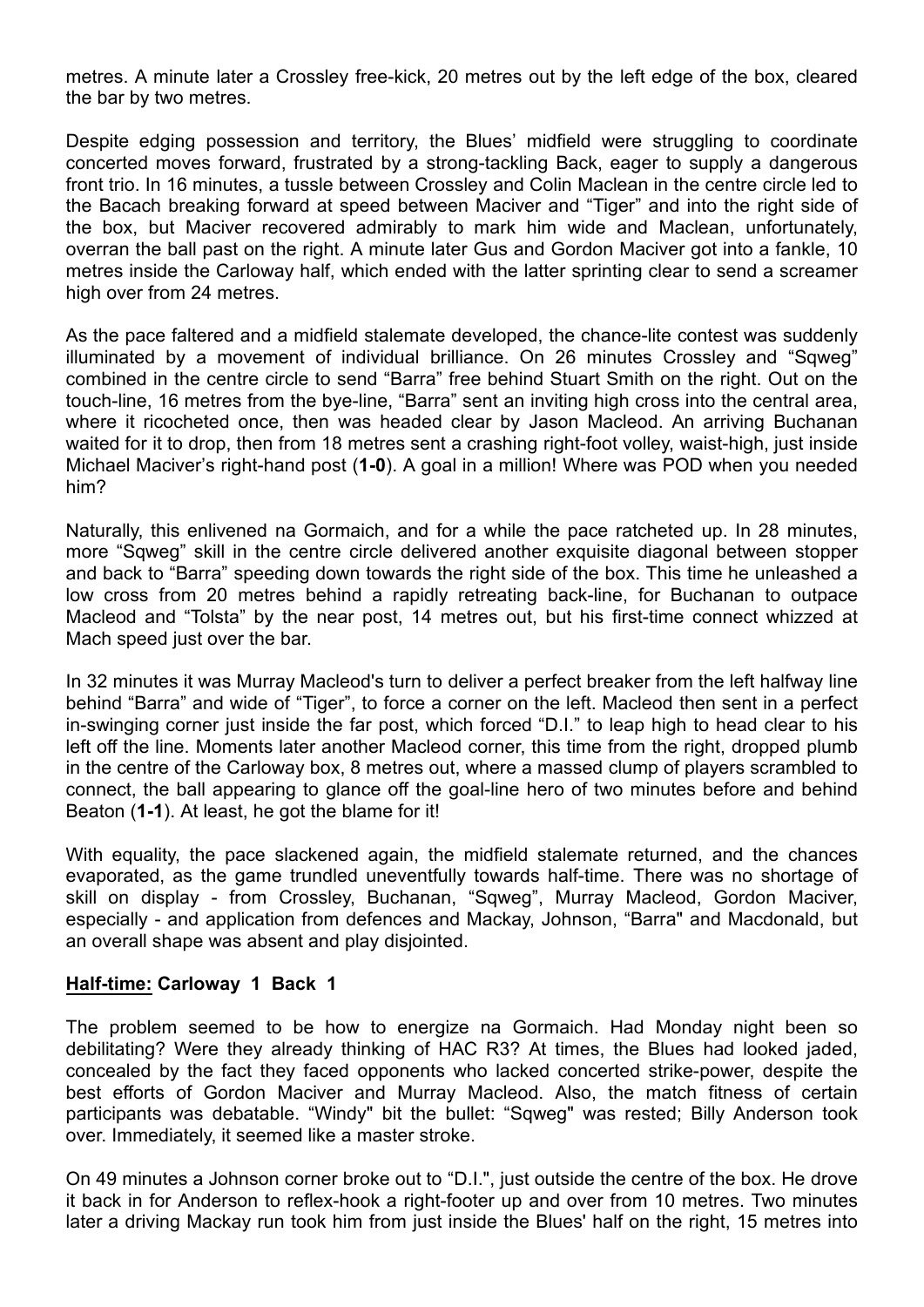the Back half, before releasing a low cross-field diagonal to Buchanan, peeling off the left of the retreating defence, 16 metres from goal, but as he turned, the ball spun forward off his boot and Maciver was out like a flash to smother it.

However, in the 55th minute, the breakthrough arrived and, again, it featured an inspired piece of opportunism by Buchanan, made possible by insightful set-up play by Billy Anderson. A low Anderson cut-back, 8 metres from the bye-line, just outside the box, was knocked back to the striker, 10 metres out, in front of goal. It crept past his right, but he turned back, then, unexpectedly, whipped round and crashed an unstoppable right-foot shot high into the net, to Maciver's left (**2-1**).

On the hour the Bacachs had a golden opportunity to claw their way back, when a deep, high cross from Murray Macleod, midway within the Carloway half, 6 metres from the touch-line, came diagonally towards the far post. Beaton was on it but, under pressure, was unable to hold it as it passed him high, and as it broke behind him, Colin Maclean cracked it goal-wards from 12 metres. Amazingly, Macdonald managed to block it on the line with a foot, and the ball was last seen bouncing eastwards down the Pentland Road.

Six minutes later na Gormaich responded in kind, when a glorious, searching diagonal by Anderson, from within his own half, allowed "Barra" once more to beat the line on the right, but his square low cross, 12 metres from the goal-line, was read by Maciver, who pounced on it as it passed the near post.

With Gordon Maciver now lying deep, Back attacks became largely sporadic and the balance of play gradually swung the Blues' way, though the Bacachs could not be said to be under pressure. In the 73rd minute, a Crossley through ball from his own half split Macleod and "Tolsta", for "Barra" to glide into the box, but Macleod recovered magnificently, to slide the ball off his toe and wide.

Four minutes later the men from Col Uarach had their final realistic chance to rescue one point, at least. A concerted move out of the centre circle saw Maclean(?) supplied, moving towards the right of the Carloway box. 22 metres from goal, he sent a sweeping ball leftwards, for Murray Macleod to ghost on to, off the end of the defensive wall, and move in, left of goal, but as Beaton advanced, he uncharacteristically pulled his low hard left-footer a foot wide of the far post. In 85 minutes, Back's game was effectively over when a "Tolsta" free-kick from the right half-way line was nodded past Beaton's right-hand post by Jason Macleod from 16 metres.

Then, in added-on time, a final moment of individual brilliance concluded the evening. A long ball out of defence on the left was headed on by Macdonald and was just beating Jason Macleod though he got the top of his head to it but only glanced it on. As he turned, Buchanan roared in to touch it beyond him, outpaced Macleod, and as Maciver started to come out, from 30 metres, leftish, whammed a daisycutter with the outside of his right foot to curl round the keeper then turn inwards inside Maciver's left-hand post (**3-1**). An absolute peach!

## **Full-time: Carloway 3 Back 1**

Well, Carloway edged it in the end, mainly due to a markedly improved performance in the second 45 minutes, in which na Gormaich, by force of character and will, recalled dominant features of their play throughout the last 18 months: forcing midfield/wing drives from Mackay, "Barra", Johnson, and Macdonald; surging, elusive runs through the midfield from Dan Crossley; an inspired, creative contribution from Billy Anderson; and moments of outstanding control/execution by Frazmac's successor, Jack Buchanan, who, in the space of 14 games, has established himself as a priceless asset to the squad.